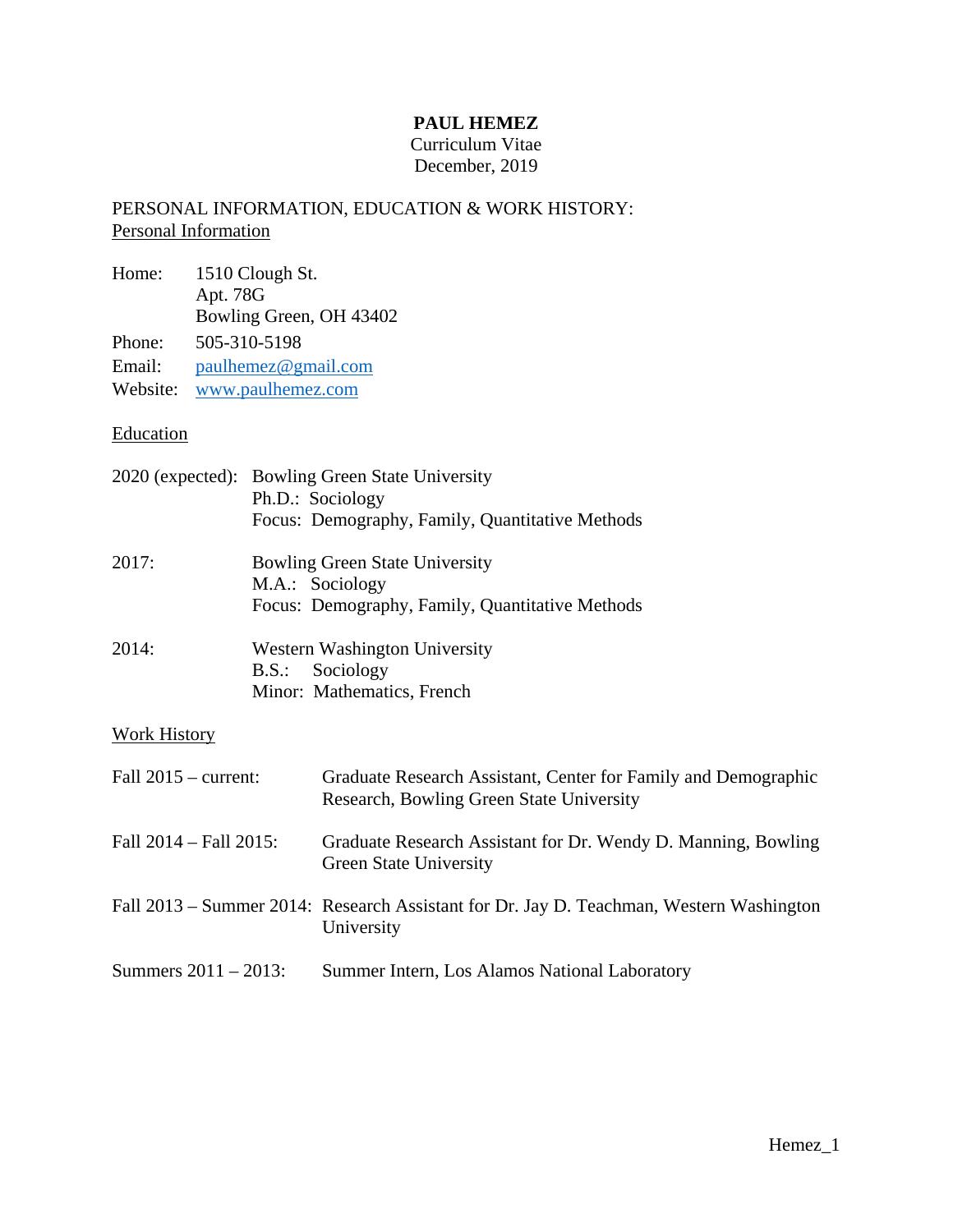## TEACHING EXPERIENCE: Undergraduate Courses as Professor on Record

Bowling Green State University: Fall 2018: Population and Society (SOC 2120)

## Teaching Assistant

Western Washington University:

- Spring 2015: Senior Thesis (SOC 492): Assist undergraduate students in developing senior theses by providing help with coding, writing, and formatting research papers.
- Winter 2014: Computer Applications for Social Science Data (SOC 320): Grade SPSS homework and hold study sessions outside of class time.
- Fall 2013: Statistics for Sociology (SOC 304): Grade statistics homework and hold study sessions outside of class time.

PUBLICATIONS: Peer Reviewed Journal Articles

**Hemez, P.**, Brent, J., & Mowen, T. (2019). Exploring the school-to-prison pipeline: How school suspensions influence incarceration during young adulthood. *Youth Violence and Juvenile Justice.* <https://doi.org/10.1177/1541204019880945>

Manning, W., Joyner, K., **Hemez, P.**, & Cupka, C. (2019). Measuring cohabitation in national surveys. *Demography, 56*(4), 1195-1218*.* <https://doi.org/10.1007/s13524-019-00796-0>

Guzzo, K., **Hemez, P.**, Anderson, L., Manning, W., & Brown, S. (2018). Is variation in biological and residential ties to children linked to mothers' parental stress and perceptions of coparenting?. *Journal of Family Issues, 40*(4), 488-517*.*  <https://doi.org/10.1177/0192513X18812172>

#### Book Chapters & Entries

**Hemez, P.**, Mowen, T., & Boman, J. (forthcoming). Mixed- and Fixed-Effects Models. In J. C. Barnes, & D. R. Forde (Eds.) *The Encyclopedia of Research Methods and Statistical Techniques in Criminology and Criminal Justice*. Hoboken, NJ: Wiley.

Elfant-Strode, J., **Hemez, P.**, Tedrow, L., & Teachman, J. (2016). Veterans' families. In L. Hicks, E. L. Weiss, & J. E. Coll (Eds.) *The Civilian Lives of U.S. Veterans* (pp. 339-361). Santa Barbara, CA: Praeger.

**Hemez, P.**, Tedrow, L., & Teachman, J. D. (2016). Blended Families. In *The Wiley Blackwell Encyclopedia of Sociology, 2nd Edition.* <https://doi.org/10.1002/9781405165518.wbeos0705>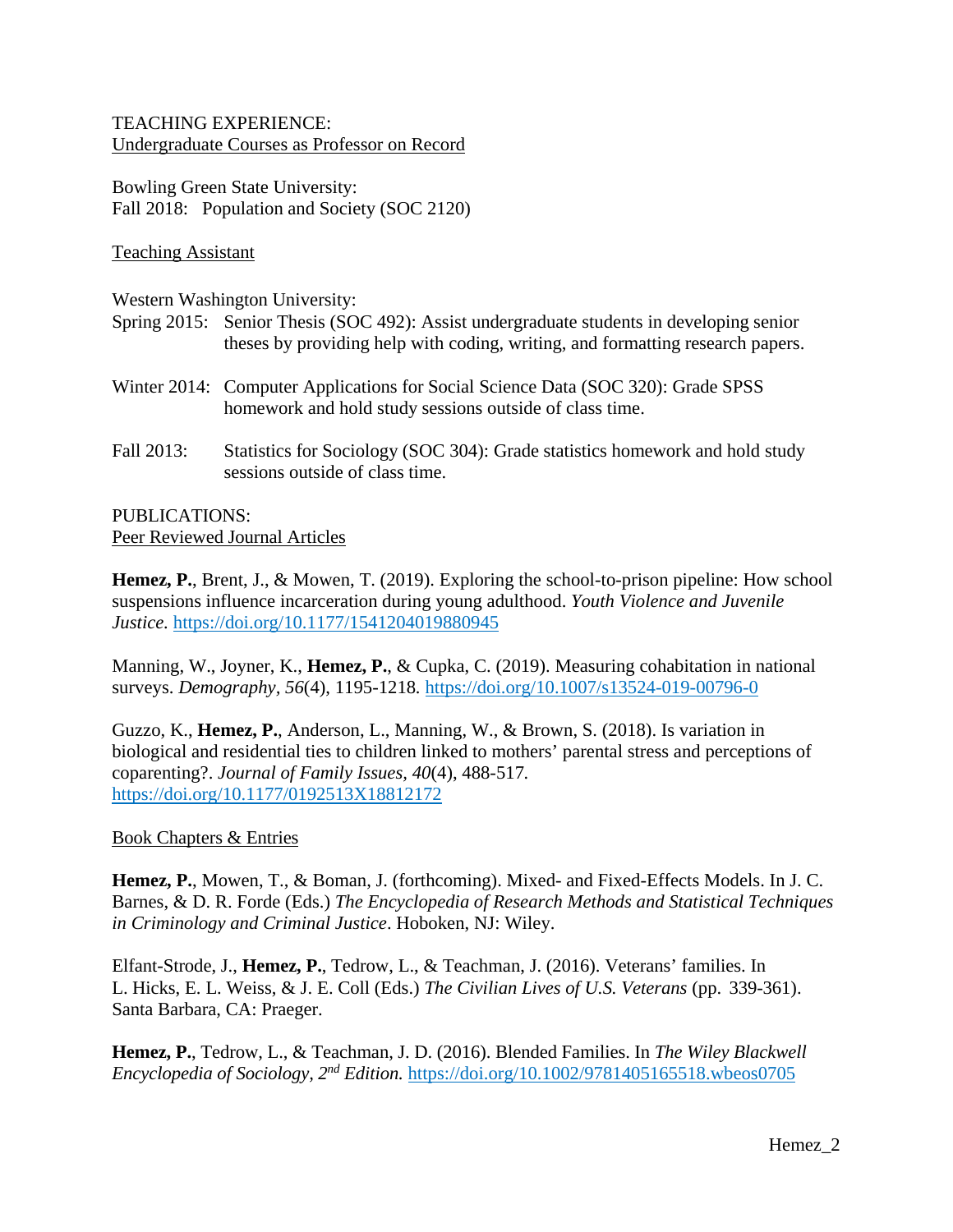Family Profiles (Online Reports)

**Hemez, P.** (2019). Single, Cohabiting, and Married Households: 1995, 2012, and 2019. *Family Profiles*, FP-19-26. Bowling Green, OH: National Center for Family & Marriage Research. [https://doi.org/10.25035/ncfmr/fp-19-26.](https://doi.org/10.25035/ncfmr/fp-19-26)

**Hemez, P.** (2019). Family formation experiences: Women's median ages at first marriage and first birth, 1979 & 2016. *Family Profiles*, FP-19-16. Bowling Green, OH: National Center for Family & Marriage Research. [https://doi.org/10.25035/ncfmr/fp-19-16](https://doi.org/10.25035/ncfmr/fp-19-15).

**Hemez, P.** (2019). Family formation experiences: Shares of women who married and had a birth, 1979 & 2016. *Family Profiles*, FP-19-15. Bowling Green, OH: National Center for Family & Marriage Research. <https://doi.org/10.25035/ncfmr/fp-19-15>

**Hemez, P.** (2018). Young adulthood: Sequencing of union experiences relative to first birth. *Family Profiles*, FP-18-24. Bowling Green, OH: National Center for Family & Marriage Research.<https://doi.org/10.25035/ncfmr/fp-18-24>

**Hemez, P.** (2018). Young adulthood: Number & type of family formation events. *Family Profiles*, FP-18-23. Bowling Green, OH: National Center for Family & Marriage Research. <https://doi.org/10.25035/ncfmr/fp-18-23>

**Hemez, P.** (2018). Young adulthood: Cohabitation, birth, and marriage experiences. *Family Profiles*, FP-18-22. Bowling Green, OH: National Center for Family & Marriage Research. <https://doi.org/10.25035/ncfmr/fp-18-22>

**Hemez, P.** (2017). Marriage rate in the U.S.: Geographic variation, 2016. *Family Profiles*, FP-17-25. Bowling Green, OH: National Center for Family & Marriage Research. <https://doi.org/10.25035/ncfmr/fp-17-25>

**Hemez, P.** (2017). Divorce rate in the U.S.: Geographic variation, 2016. *Family Profiles*, FP-17- 24. Bowling Green, OH: National Center for Family & Marriage Research. <https://doi.org/10.25035/ncfmr/fp-17-24>

Eickmeyer, K. J., & **Hemez, P.** (2017). Characteristics of early marriages. *Family Profiles,*  FP-17-23. Bowling Green, OH: National Center for Family & Marriage Research. <https://doi.org/10.25035/ncfmr/fp-17-23>

**Hemez, P.** (2017). Nonmarital sex by age 25: Generational differences between baby boomers and millennials. *Family Profiles*, FP-17-11. Bowling Green, OH: National Center for Family & Marriage Research. [https://doi.org/10.25035/ncfmr/fp-17-23](https://www.bgsu.edu/ncfmr/resources/data/family-profiles/hemez-nonmarital-sex-by-age-25-boomers-millennials-fp-17-11.html)

**Hemez, P.**, & Manning, W. (2017). Thirty years of change in women's premarital cohabitation experience. *Family Profiles*, FP-17-05. Bowling Green, OH: National Center for Family & Marriage Research. <https://doi.org/10.25035/ncfmr/fp-17-05>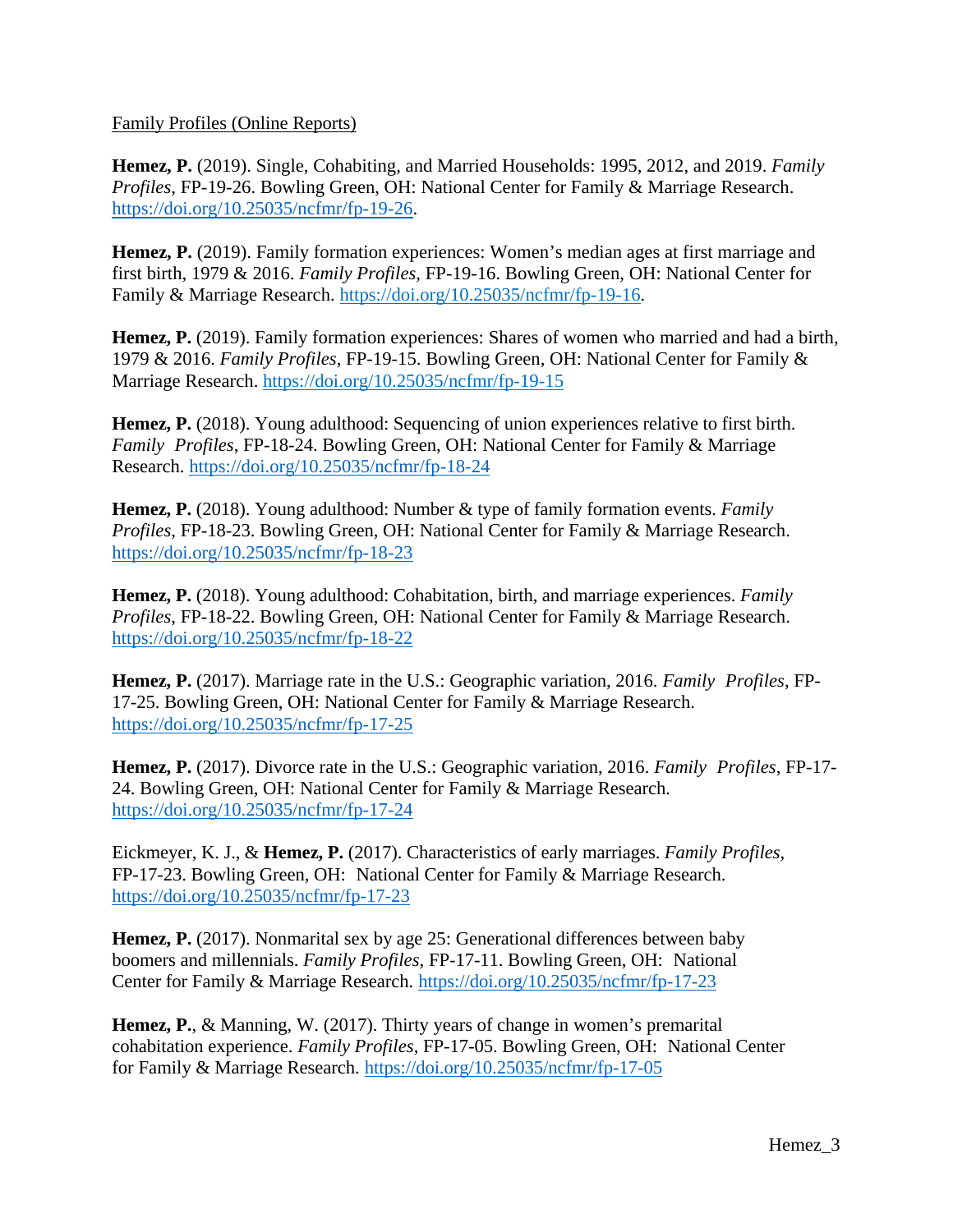**Hemez, P.**, & Manning, W. (2017). Over twenty-five years of change in cohabitation experience in the U.S., 1987-2013. *Family Profiles*, FP-17-02. Bowling Green, OH: National Center for Family & Marriage Research. [https://doi.org/10.25035/ncfmr/fp-17-02](https://www.bgsu.edu/ncfmr/resources/data/family-profiles/hemez-manning-25-years-change-cohabitation-fp-17-02.html)

**Hemez, P.** (2016). Marriage rate in the U.S.: Geographic variation, 2015. *Family Profiles*, FP-16-22. Bowling Green, OH: National Center for Family & Marriage Research. [https://doi.org/10.25035/ncfmr/fp-16-22](https://www.bgsu.edu/ncfmr/resources/data/family-profiles/hemez-marriage-rate-us-geo-2015-fp-16-22.html)

**Hemez, P.**, & Brown, S. (2016). Cohabitation in middle and later life. *Family Profiles*, FP-16- 20. Bowling Green, OH: National Center for Family & Marriage Research. [https://doi.org/10.25035/ncfmr/fp-16-20](https://www.bgsu.edu/ncfmr/resources/data/family-profiles/hemez-brown-cohabitation-middle-later-life-2014-fp-16-20.html)

**Hemez, P.** (2016). Attitudes towards marital infidelity. *Family Profiles*, FP-16-12. Bowling Green, OH: National Center for Family & Marriage Research. [https://doi.org/10.25035/ncfmr/fp-16-12](https://www.bgsu.edu/ncfmr/resources/data/family-profiles/hemez-attitudes-marital-infidelity-fp-16-12.html)

## Ohio Population News (Online Reports)

**Hemez, P.** (2018). The Disabled Population in Ohio. *Ohio Population News,* 35. Bowling Green, OH: Center for Family & Demographic Research.

[https://www.bgsu.edu/content/dam/BGSU/college-of-arts-and-sciences/center-for-family-and](https://www.bgsu.edu/content/dam/BGSU/college-of-arts-and-sciences/center-for-family-and-demographic-research/documents/OPN/Ohio-Population-News-2018-Disabled-Ohioans.pdf)[demographic-research/documents/OPN/Ohio-Population-News-2018-Disabled-Ohioans.pdf](https://www.bgsu.edu/content/dam/BGSU/college-of-arts-and-sciences/center-for-family-and-demographic-research/documents/OPN/Ohio-Population-News-2018-Disabled-Ohioans.pdf)

**Hemez, P.** (2016). Older Americans in Ohio, 2014. *Ohio Population News*, 33. Bowling Green, OH: Center for Family & Demographic Research.

[http://www.bgsu.edu/content/dam/BGSU/college-of-arts-and-sciences/center-for-family-and](http://www.bgsu.edu/content/dam/BGSU/college-of-arts-and-sciences/center-for-family-and-demographic-research/documents/OPN/Ohio-Population-News-2016-v2-Older-Ohioans-Hemez.pdf)[demographic-research/documents/OPN/Ohio-Population-News-2016-v2-Older-Ohioans-](http://www.bgsu.edu/content/dam/BGSU/college-of-arts-and-sciences/center-for-family-and-demographic-research/documents/OPN/Ohio-Population-News-2016-v2-Older-Ohioans-Hemez.pdf)[Hemez.pdf](http://www.bgsu.edu/content/dam/BGSU/college-of-arts-and-sciences/center-for-family-and-demographic-research/documents/OPN/Ohio-Population-News-2016-v2-Older-Ohioans-Hemez.pdf)

PROFESSIONAL MEETINGS, MEMBERSHIPS & SERVICE, AWARDS: Professional Meetings

#### *Oral Presentations*

**Hemez, P.**, Brent, J., Mowen, T. (2019, April). *Exploring the "school-to-prison" pipeline: How school suspensions influence incarceration during young adulthood.* Presented at the annual meeting of the Population Association of America, Austin, TX.

**Hemez, P.**, Guzzo, K. B., Manning, W. D., Brown, S. B., Payne, K. P. (2018, April). *Two decades of change in women's ages at first sex, premarital cohabitation, marriage, and birth.*  Presented at the annual meeting of the Population Association of America, Denver, CO.

**Hemez, P.**, Balistreri, K. (2018, April). *Black and white migration to the South: A comparison of characteristics and motivations of migrants after the Great Recession.* Presented at the annual meeting of the Population Association of America, Denver, CO.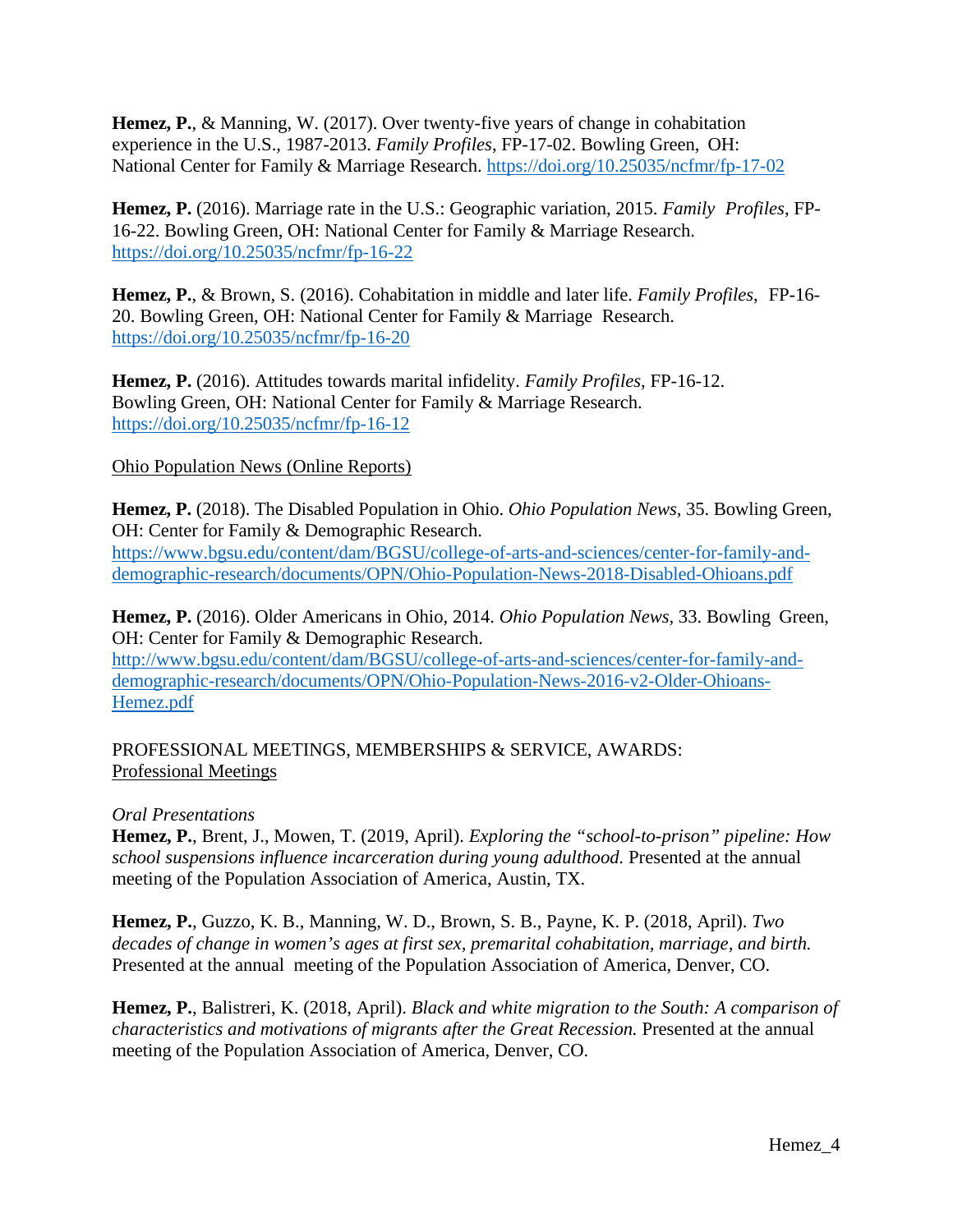#### *Poster Presentations*

**Hemez, P.** (2019, April). *Institutional participation and the delay in entry into marriage: Generational differences between late baby boomers and early millennials.* Poster presented at the annual meeting of the Population Association of America, Austin, TX.

Guzzo, K., Anderson, L., & **Hemez, P**. (2017, April). *Is family complexity negatively associated with parental psychological well-being?* Poster presented at the annual meeting of the Population Association of America, Chicago, IL.

**Hemez, P**. (2017, April). *Military service and entry into marriage: Comparing service members to civilians.* Poster presented at the annual meeting of the Population Association of America, Chicago, IL.

Manning, W., Joyner, K., **Hemez, P**., Cupka, C. (2017, April). *Measuring cohabitation in national surveys.* Poster presented at the annual meeting of the Population Association of America, Chicago, IL.

Teachman, J., Tedrow, L., Anderson, C., **Hemez, P**., & Strode-Elfant, J. (2014, March). *A note on the relationship between military service and childbearing*. Poster presented at the annual meeting of the Pacific Sociological Association, Portland, OR.

#### Membership & Service

#### *Current Memberships & Service*

| $2018$ – present:                                 | Graduate Student Faculty Representative, Bowling Green State University       |  |  |
|---------------------------------------------------|-------------------------------------------------------------------------------|--|--|
| $2017$ – present:                                 | OSU/BGSU Graduate Student Conference Co-Organizer                             |  |  |
| $2015$ – present:                                 | Population Association of America                                             |  |  |
| $2014$ – present:                                 | Alpha Kappa Delta (International Sociology Honor Society)                     |  |  |
| Previous Memberships & Service<br>$2017 - 2018$ : | President, Professional Development Committee, Bowling Green State University |  |  |
|                                                   |                                                                               |  |  |
| $2013 - 2015$ :                                   | Pacific Sociological Association                                              |  |  |
| $2013 - 2014$ :                                   | President, Demography Club, Western Washington University                     |  |  |